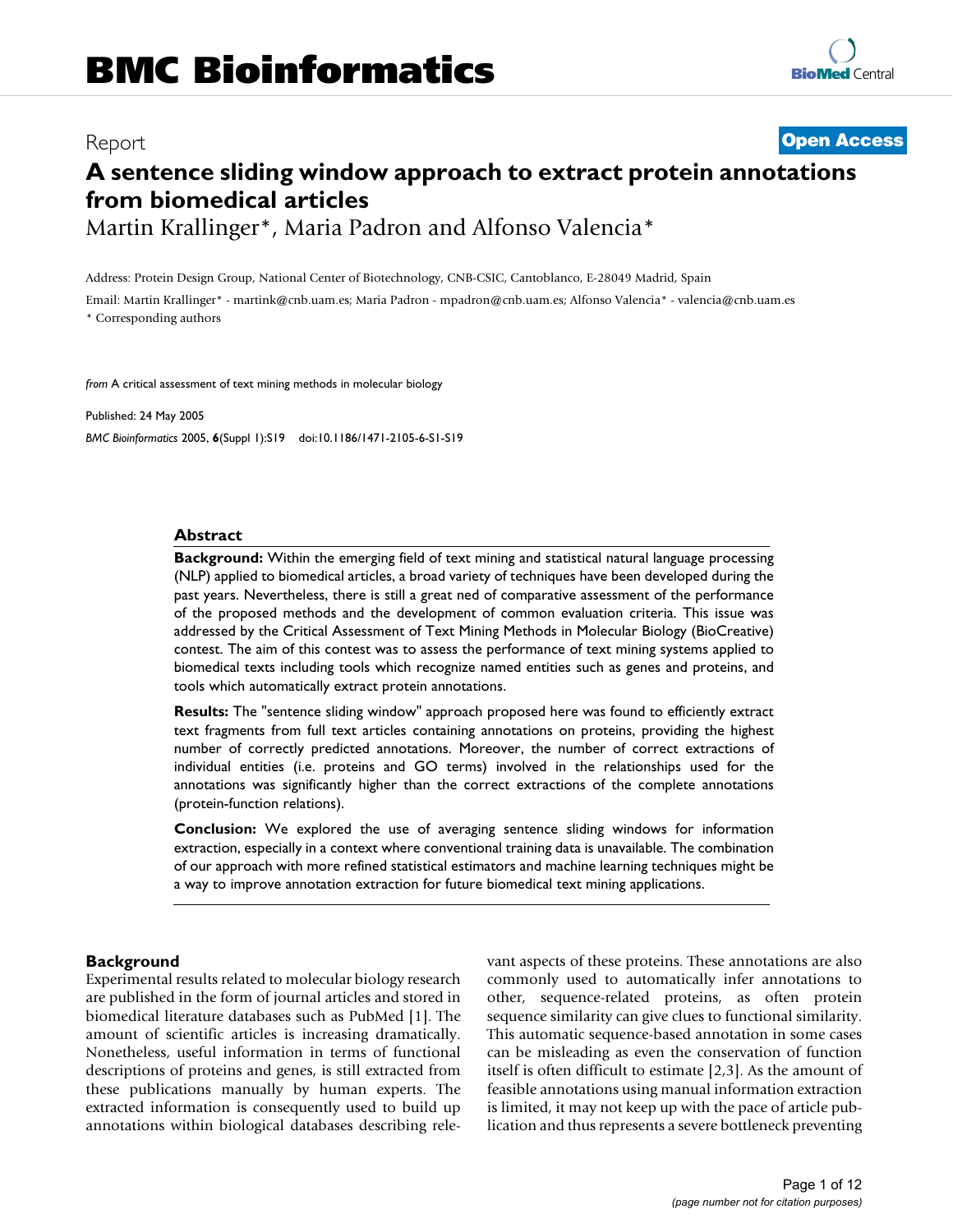knowledge gain. Current estimates are that 10% of protein sequences are annotated from original sources with the remaining 90% being inferred from that 10%.

Efficient automatic filtering and information extraction algorithms for biomedical literature are needed to compliment manual information extraction and reduce the human effort needed. Moreover, they could aid in maintaining links from database annotations to article sources. In order to speed up the annotation process, a broad variety of methods drawn from the field of text mining and statistical natural language processing (NLP) have been applied to common biological problems. Some techniques have been applied directly to derive important information for protein annotations [4-6]. Other approaches have been intended to complement the analysis of microarrays [7-10] in terms of the biological background information of the analyzed genes. Attempts have also been made to automatically extract protein interactions [11] and to improve protein sequence similarity searches [12,13]. Although a considerable number of text mining methods applied to biomedical articles are currently available, common assessment initiatives were missing. This has made it especially cumbersome to compare the relative strengths of different techniques so as to improve future applications.

We present a first version of our approach to extract function annotation passages from free full text articles. This procedure produced the highest number of correct annotation extractions in the BioCreative contest (task 2.1) [14]. The BioCreative is a community wide experiment with the purpose of assessing distinct techniques of named entity recognition and gene tagging (tasks 1a and 1b) [15,16] as well as automatic protein annotation extraction (tasks 2a and 2b)  $[14,17]$ [http://](http://www.pdg.cnb.uam.es/BioLINK/BioCreative.eval.html) [www.pdg.cnb.uam.es/BioLINK/BioCreative.eval.html.](http://www.pdg.cnb.uam.es/BioLINK/BioCreative.eval.html)

BioCreative task 2.1, was concerned with the automatic extraction of protein annotations. The evaluation was carried out by expert annotation database curators from the EBI GOA team [17,18], providing a high quality assessment. In this task, the entities involved in the annotation, a protein identifier and a Gene Ontology (GO) code were provided. GO is a dataset containing consistent descriptions of gene products in the form of controlled vocabulary terms. It consists of an ontology with a directed acyclic graph structure. Each entry may belong to one of three categories, molecular function, biological process or cellular component and has a unique associated GO code. For each GO code and protein-identifier pair (entities), given a full text article, the text passage which would be useful to derive a GO-based protein annotation (relationship) should be returned. Those text fragments should thus contain traceable associations between the protein entity and the GO-term entity.

In order to extract the required annotation passages, lists of terms and word types for entities involved in the annotation were compiled. For each list, a semi-heuristic scoring scheme was developed, which was used to score sentences after tagging them with the elements recovered from each list. Those scores were then used by averaging sentence sliding windows to score each sentence taking into account the context of flanking sentences. The highest scoring sentence window was returned as the annotation evidence text passage.

#### **Materials and Methods** *Gene Ontology Annotation dataset*

In order to analyze the associations of proteins with GOterms within scientific articles we used the Gene Ontology Annotation database (GOA) [18]. This database provides annotations of proteins using GO-terms through associations derived from the scientific literature. For instance for the SwissProt annotation database accession number 'O00115' (SWISS – PROT/TrEMBL entry name DRN2\_HUMAN) the GO identifier 'GO : 0003677' was annotated using information contained in PubMed document with the PubMed identifier 9714827. We extracted a dataset of 560 human protein- GO-term annotations contained in GOA and compiled the PubMed abstracts relevant for annotation as our "training" dataset. Only GOA database annotations with traceable author statements, as provided by the GOA-TAS evidence code were used. Traceable author statement annotations refer to annotations in which the original experiments are traceable through the article by a corresponding author statement. Those abstracts served for further statistical analysis of the sub-tag sets of each annotation entity. This dataset was rather noisy.

## *Protein entity tag set*

In order to identify functional annotations for proteins, information extraction of text passages relevant to them is crucial. As proteins constituted one of the entities involved in the annotation, we constructed a tool which generates lists of sub-tag sets for a given query protein. Each sub-tag set consisted of a list of word types and names associated with the protein query (see table 3), characterized by a distinct degree of relation with the original query protein.

Among the sub-tag sets used for the protein entity class were the original protein name, symbol or identifier, e.g. the SwissProt accession number. In the case of this contest the SwissProt accession number was provided as the protein query, consisting of a unique identifier for each protein entry in the SwissProt database (e.g. *O00115*)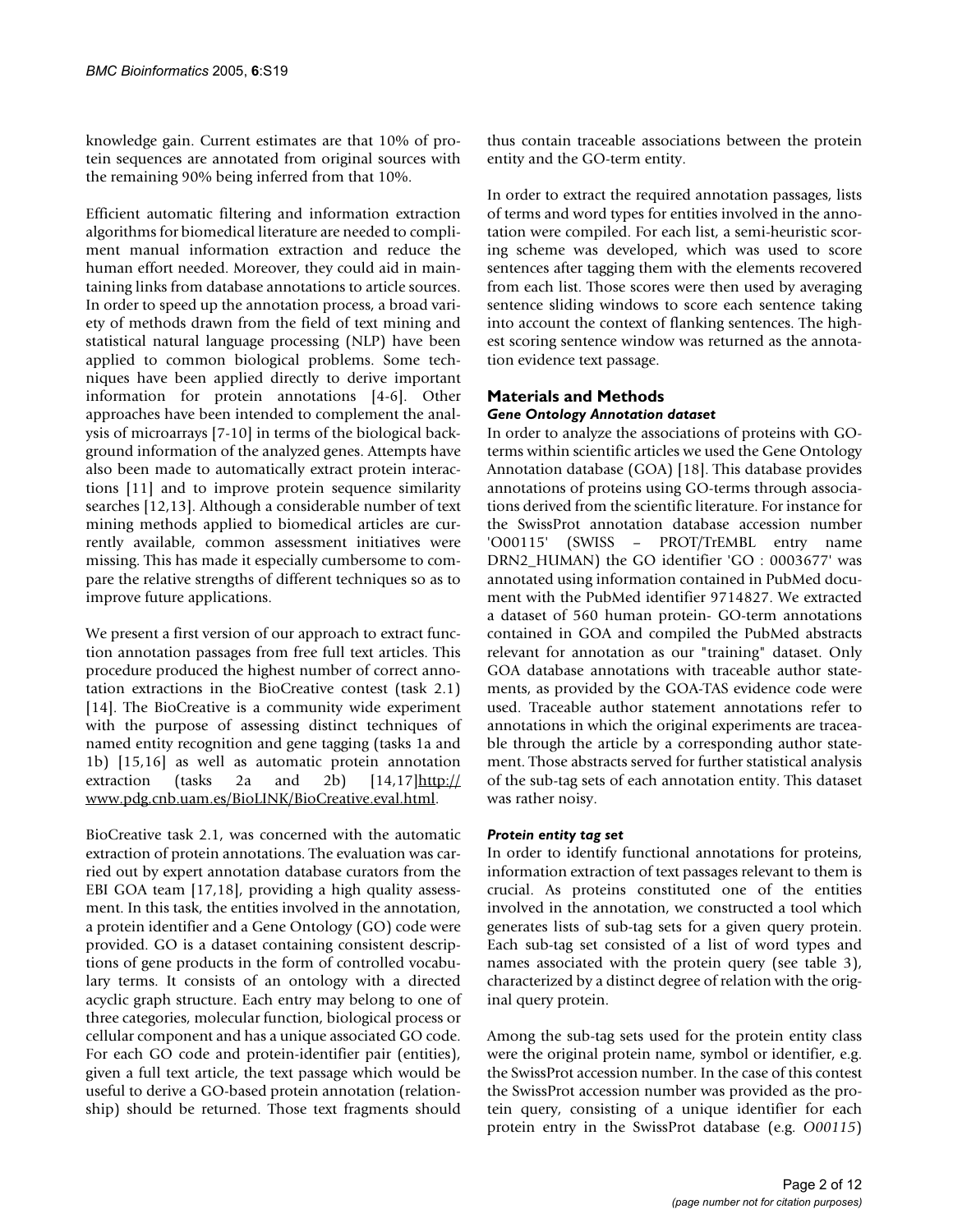[19]. Within textual sources, protein symbols or names are often expressed in the form of different typographical variants [20]. Therefore we derived another sub-tag set containing protein variants which were generated through a rule based pipeline of protein name processing (in the example *O00115*: *DNASE2*, *DNASE 2* and *DNASE-2*). Often different names for a certain protein, (synonyms) are obtained through cross references to other biological databases.

We developed a database which contained cross linked protein entries derived from several sources, including the HUGO, OMIM, SwissProt, UniGene and LocusLink databases. This database allowed us to extract all the possible naming conventions and definitions for a query protein based on its database identifier. All the protein symbols and names obtained through external links were also incorporated into a separate sub-tag set. For the example presented above, the elements contained in this sub-tag set included: '*deoxyribonuclease II*, *lysosomal*', '*DNL*' and '*DNL2*' (from HUGO). The word types forming the gene names also constituted a sub-tag set. For instance, in the case of O00115 the following word types were part of this sub-tag set: '*deoxyribonuclease*', '*II*', '*lysosomal*'. The pragmatic context information was also exploited as a sub-tag set to take into account the meronymic relations (wholepart relations) for proteins. Hence we used terms contained in the Global Open Biology Ontologies (GOBO) dataset. GOBO contains structured sets of terms related to different aspects within the field of molecular biology. We used the mutation event and sequence ontology tables, and exploited them as a separate sub-tag set. The presence of such meronymic terms might aid in disambiguating certain protein symbols using context information. Examples of the "GOBO mutation event sub-tag set" were *mutation* (0000128) and *conformational change* (0000116) and of the "GOBO sequence ontology sub-tag set" were *EST* (SO:0000345) and *transcript* (SO:0000673).

## *Gene Ontology term tag set*

As already mentioned GO-terms are controlled vocabulary items embedded into an ontological structure. To determine if these terms are suitable for NLP tasks, the lexical properties of GO [21] were analyzed. This analysis revealed that most of the GO-terms were useful for NLP approaches and some of them are even rather often encountered in free text. Nevertheless after a closer look at the GO-terms, we decided to construct a sub-tag scheme by analogy to the gene/protein entity (see table 3). Some of the GO-terms, especially those which denote more specific features, do not resemble what one would expect in free text. Hence it would be rather cumbersome to tag them in biomedical texts. Also certain terms within the categories molecular function and cellular component did not seem to correspond to natural language expressions

due to the presence of special characters such as the backslashes. Some terms indicated the organism source which in principle should not form part of the term itself (e.g. *sensu Animalia*). From a linguistic point of view, a significant difference between protein symbols/names and the GO-terms is that the former are proper nouns while the latter can be considered to be adverbial nouns. Therefore, the GO-terms are even more diffcult to identify in free text as they often lack morphological characteristics which are present in proper nouns, such as capital letters or special characters as in the case of gene names (e.g. Greek letters). To recover some of the GO-terms it seemed therefore crucial to process them so that they would resemble their *natural language (NL) variants*, namely how they might be encountered in free text. We developed for this purpose a rule based system which modifies an input GO-term returning several potential NL-variants. Some of the processing steps performed by this system were minor typographical changes (e.g. lower case conversion) and word token substitutions by corresponding synonyms or adjective into noun conversions (e.g. *via* - >*through* and *viral* - >*virus*. Other processing events include acronym expansion (e.g. *ER* - >*endoplasmatic reticulum*), collocation shuffing and preposition insertions (e.g. *of* - >*of the*. Sample NL-variants for the GO-term *ER membrane viral budding* (GO:0046764) are *ER membrane virus budding* and *endoplasmatic reticulum membrane viral budding* and for *condensed nuclear chromosome/perocentric region* (GO:0000780) one of the NL-variants is *pericentric region of condensed nuclear chromosome*. Among the resources provided by the Gene Ontology consortium were also a GOterm synonym list and links for GO-terms to external databases such as the MIPS database keywords [22]. These synonyms and externally linked keywords were included as a separate tag set. Finally the word types from which GO-terms and the GO-term definitions (after extensive stop word filtering) are formed, were included in two respective tag sets, e.g. for the GO-term *regulation of mitotic recombination* (GO:0000019), the word types '*regulation*', '*mitotic*' and '*recombination*' were present in the sub-tag set containing GO-term word types. We generated stemmed versions for all the tag sets using the Porter Stemmer [23].

## *Analysis of sub-tag sets using GOA abstracts*

After defining the different sub-tag sets for each entity, we determined their utility for extracting annotation passages. Therefore we analyzed first the average number of occurrences for each sub-tag using GOA abstracts (see figure 3). As already pointed out this dataset was not representative enough in context of annotation text fragments and thus did not constitute a conventional training set. Moreover the total number of studied GOA abstracts was small and noisy, so it did not satisfy all the needed criteria for a representative annotation text sample. Nevertheless, we considered that the average occurrence of each sub-tag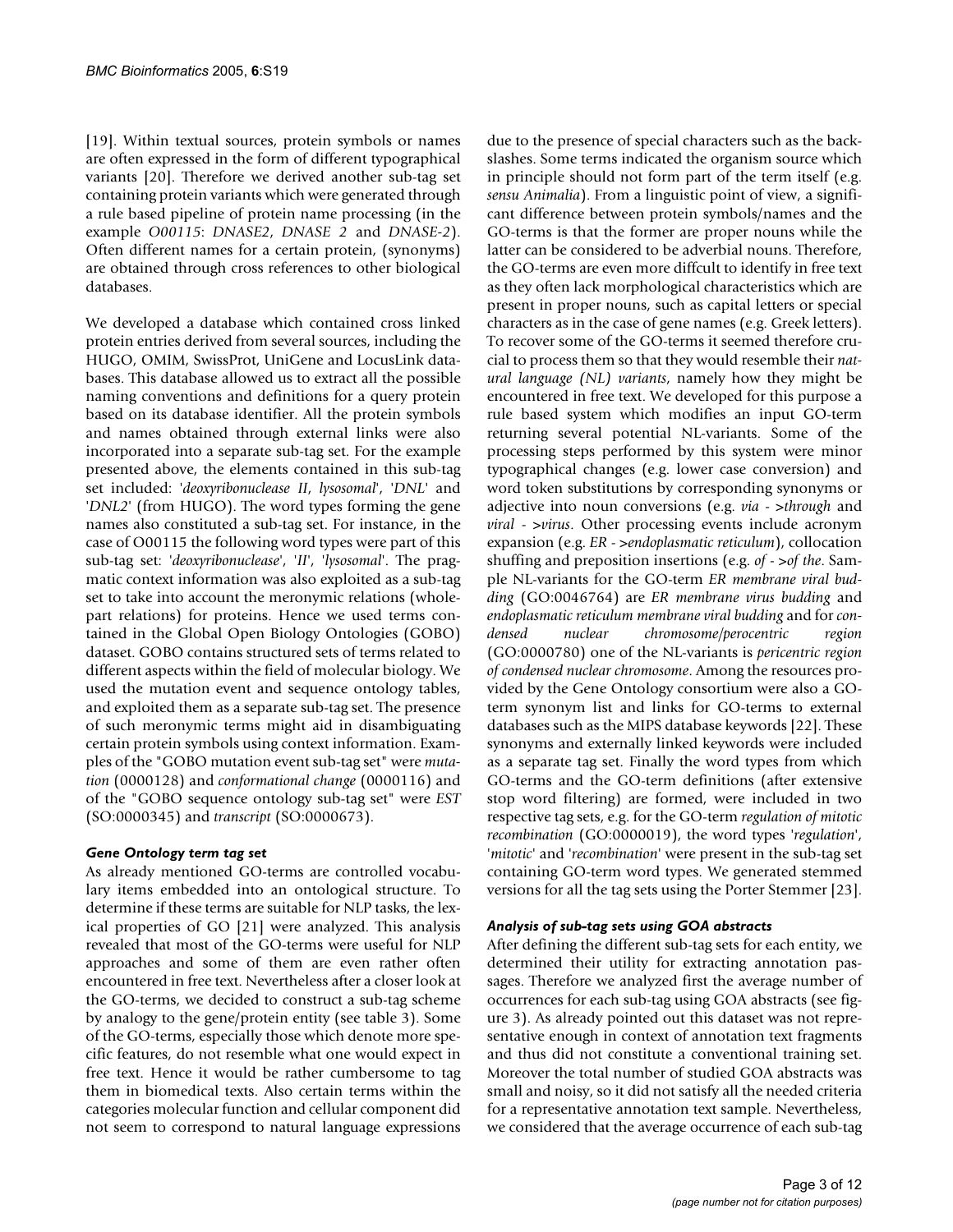reflects somehow its specificity as an evidence item. We thus derived a heuristic weighting factor (heuristic sub-tag score *hi* ) associated with each sub-tag which depended on the type of relationship it displayed with the original query and its own average occurrence. More specific subtags (e.g. the original GO-term or the gene symbol) were given a higher weighting score than more general sub-tags (e.g. the word types forming the GO-term or protein name). The stemmed versions of each sub-tag were scored lower relative to the original (unstemmed) word/s (as stemmed versions may result in ambiguous words). In the case of the word types forming the GO-term, GO-term definitions and composed protein names, an extended stop word filtering was performed. We started using several different heuristic weights for each sub-tag. Then, using a small set of sample articles, we adjusted the weights until the correct text passages (which contained the annotation) were returned as the highest scoring text window.

Let  $h_i$  be the heuristic sub-tag score (weight) for each subtag *i* for a given entity, then *hi* would be calculated by:

$$
h_i = \overline{o}_i * e_i \tag{1}
$$

where  $\bar{o}_i$  is the average number of occurrences of elements of sub-tag *i* in GOA sentences and *ei* corresponds to the relative heuristic weight used for sub-tag *i*, based on domain expert estimates, the relation to the query term and finally some adjustments based on a small sample of full text articles containing an annotation passage. Notice that the heuristic sub-tag weights for the GO-term entity were in general higher than for the protein entity.

#### *Low level document processing and instantiation of subtag elements*

The test set provided for task 2a consisted in full text articles from the Journal of Biological Chemistry in *SGML* format. The first step consisted in previous SGML-parsing, low-level processing and junk formatting. All the analyzed documents were subjected to a rule-based sentence splitting algorithm. Section and paragraph information was retained in the form of empty sentences (this is important for the sliding window procedure explained later). After performing the low-level processing, we tagged to the document sentences the lists of word types and terms contained in the sub-tag sets for each entity, using an exact string matching algorithm. Thus only the sub-tag elements which are matched to a sentence are instantiated. Each sentence has thus a set of GO entity and Protein entity sub-tag elements which were encountered within this sentence. There are also sentences with no matches to sub-tag elements, for instance the empty sentences corresponding to sections and paragraphs. In the case of the following sentence the sub-tag it Golgi corresponding to

the sub-tag class containing GO-term forming words was machted: *Once fully glycosylated, the enzyme is phosphorylated and released from membranes either in or after the trans-Golgi compartment (*<*BBR RID="B12"*>).

#### *Trapezoid sentence sliding window*

The use of the concept *sliding window* spans a broad variety of domains, such as information technology where it has been widely used in signal processing for analysis of frequent items in packet streams [24]. In bioinformatics, it has been applied to protein sequence analysis such as the prediction of transmembrane protein segments and to generate protein hydropathy profiles [25]. Sliding windows have also been applied within the field of natural language processing for collocation detection [26]. In our case we explored the use of averaging sliding windows for information extraction tasks. We applied a trapezoid sentence sliding window to extract relevant text fragments for biomedical entities (proteins and GO-terms) using biomedical literature. The sliding window unit consists of sentences.

Let L be the total number of sentences forming the trapezoid sliding window (window length), then the sentence position weight  $w_i$  within the window was determined by

$$
w_{i} = \begin{cases} 0.5 & \text{for } i = 1, \\ 1 & \text{for } 1 < i < L, \\ 0.5 & \text{for } i = L \end{cases}
$$
 (2)

In this way, we scored the flanking sentences comprising the sliding window lower then the core sentences of the window. This is based on the assumption that the flanking sentences might contain contextual information useful for scoring the sentences relative to the presence of a given entity.

The average sliding sentence window entity score, H was calculated by

$$
\bar{H} = \frac{\sum_{i=1}^{L} \bar{S}_i w_i}{L} \tag{3}
$$

where  $w_i$  is the corresponding sentence position weighting factor and L is the sentence window size. In the case of the entity profiles,  $L = 5$  sentences.  $S_i$  is the sum of the scores of the matching sub-tags of a given sentence, n being the total number of matched items and  $h_i$  the associated heuristic sub-tag score.

$$
\overline{S}_i = \sum_{j=1}^n h_j \tag{4}
$$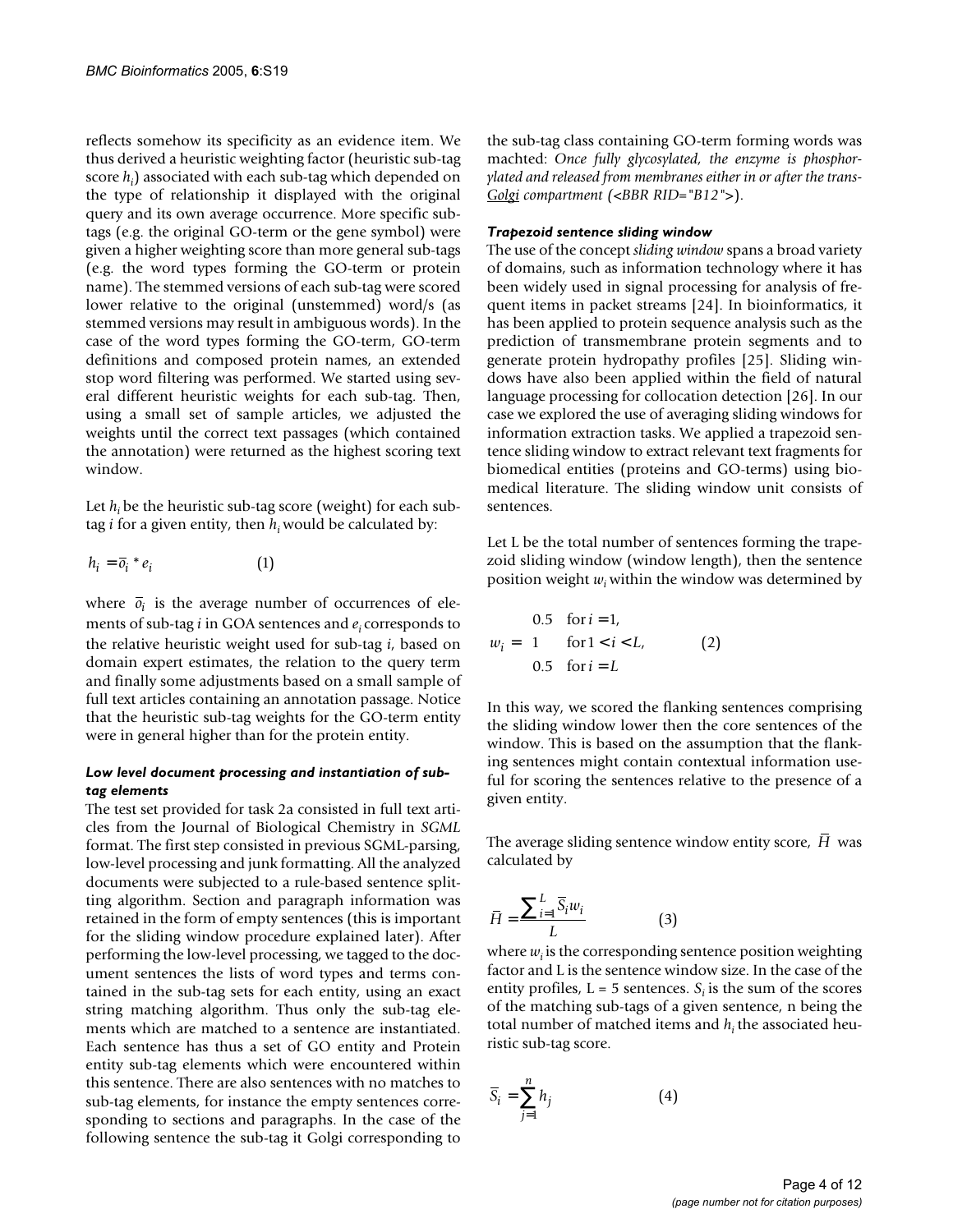#### *Entity profiles*

The "trapezoid sliding windows" generate average entity scores for each sentence within the document. Taking the average sentence scores relative to the sentence number, it is possible to generate a document entity profile for the GO-term as well as for the protein. The higher the average sentence score, the more likely it should be that the corresponding text window contains information relative to the entity or to items associated with the entity. These profile scores were used to determine relevant text passages for each entity. The values of the scores can hint at the types of sub-tags being matched to the window, as high average window scores are associated with high scoring sub-tag matches. In general the average sentence scores for proteins are lower then for GO-terms, this is due to the overall weighting scheme used for the sub-tags.

#### *Annotation profile*

After calculating the average entity score for each sentence we had to combine both resulting entity document profiles into a unique annotation document profile (see figure [4](#page-9-0)). The annotation profile should score every sentence window on whether it contains suitable information for annotating proteins with GO-terms. This was achieved using a combining sliding window which, as for the entity sliding windows, averages the sentence scores over a certain window size. The sliding window size used to generate the annotation profile was reduced to  $L = 4$  sentences, as larger windows would result in text fragments too cumbersome to be evaluated by the assessor. The sentence position weights *wi* used in the case of the entity windows were ignored, meaning the flanking sentences had the same weighting as central sentences.

We therefore assumed that semantic information expressing the relation between two entities should be restricted to a distance expressed in sentences.

To calculate the average annotation sentence score  $A_i$  , the entity profile sentence scores were used. The average annotation score A for a given sentence window is given by:

$$
\overline{A} = \frac{\sum_{i=1}^{L} \overline{S}_i(GO)\overline{S}_i(Protein)}{L}
$$
 (5)

where  $L = 4$  (window size),  $S_i$  (GO) is the average entity sentence score for the GO-term and  $S_i$  (*Protein*) the average entity sentence score for the protein. The sentence window with the the highest average annotation score A' was returned:  $A'$  = arg max  $A_i$  score( $A_i$ ) as the annotation passage.

#### **Results**

The proposed procedure derives individual sentence scores for each entity or class. It uses the weight scores of matched word tokens and entity terms. Each weight score depends on the type of tag (sub-tag) the matched token belonged to. Every sub-tag set consist of a list of word types or terms with a certain degree of association with respect to the initial query entity. The weight score itself for a given sub-tag is based on its occurrence in Gene Ontology Annotation (GOA) [18] abstracts and additional heuristic estimates. The sentence window then slides over the whole document generating two entity profiles by averaging over the summed sentence scores comprised in the window. This results in a *protein entity profile* and a *GO-term entity profile* when considering the *average entity sentence score* for each of the window positions. These profiles serve as input for a second averaging procedure which combines two entity-profiles to obtain a single document annotation profile using a sentence sliding window. The highest scoring sentence window was returned as the annotation evidence text.

We submitted a total of 1076 text passages as candidate predictions to provide relevant textual information for protein-GO-term annotations. Each segment used for annotation prediction consisted of four consecutive sentences extracted from the corresponding full text article. The curators evaluated 1050 of our submissions on whether they were relevant as traceable annotations (annotations which are based on concrete text segments). The assessment included separate evaluations of the extraction of each individual entity (proteins and GOterms). Three distinct evaluation categories were proposed by the assessors. The category *perfect*, refers to correct predictions of the annotation textual passages, the category *general* refers to predictions that are 'in principle correct' but too general for practical use (i.e. a term belonging to a high level within the ontology) and finally the category *low* which in effect refers to a wrong prediction.

Due to the fact that a vast amount of data had to be evaluated, a minor fraction of submissions remained without assessment and were returned with the label *None*.

#### *Annotation extraction*

We obtained the highest number of correct predictions of annotations for task 2a, with a total of 303 correct textual evidences (see table 1 and figure [5\)](#page-10-0). This means 28.8% of submissions were correct. Nevertheless, with respect to precision, there were groups with a higher precision (figure [5](#page-10-0)), but they did not produce results for all the queries. There were 69 cases were the GO-term was correct and the protein extraction was general (6.57%). Moreover predictions with correctly predicted protein entities and general GO-term prediction constituted a total of 112 cases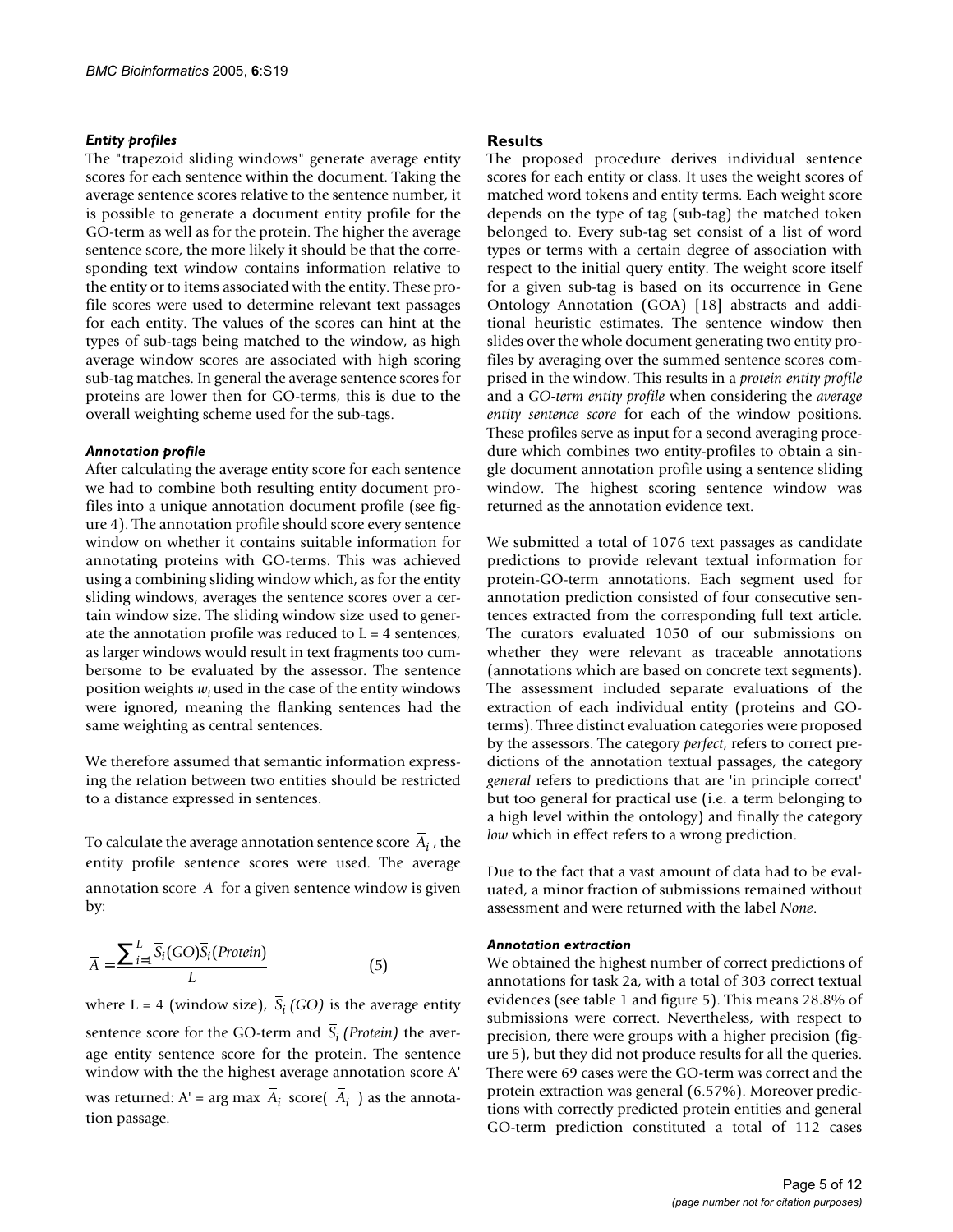**Table 1: Result summary for task 2a. The table shows the percentages of evaluated evidences organized by precision categories for proteins (rows) versus precision categories of GO-terms (columns). The label corresponds to, high: correct prediction, general: not totally wrong prediction but too general to be really useful for protein annotation (for GO-terms) and that the specific protein is not there but a homologue from another organism or a reference to the protein family is contained (for Protein), low: means basically wrong. Total refers to the entity extraction (protein or GO-term) and None are not evaluated cases.**

| Entity evaluations     | GO Low       | GO General   | GO High      | GO None   | Total        |
|------------------------|--------------|--------------|--------------|-----------|--------------|
| Protein High           | 221 (21.05%) | 69 (6.57%)   | 303 (28.85%) | (0%)      | 594 (56.47%) |
| <b>Protein General</b> | 47 (4.48%)   | 24 (2.28%)   | II2 (10.67%) | $0(0\%)$  | 183 (17.43%) |
| Protein Low            | 127 (12.10%) | 43 (4.10%)   | 86 (8.19%)   | $0(0\%)$  | 256 (24.39%) |
| Protein None           | l (0.10%)    | $0(0\%)$     | $0(0\%)$     | 17(1.61%) | 18(1.71%)    |
| Total                  | 396 (37.73%) | 136 (12.95%) | 501 (47.71%) | 17(1.61%) | 1050 (100%)  |

**Table 2: Entity extraction performance of GO-terms. The table shows the evaluated evidences organized by precision categories for the GO-term entity. The label corresponds to, high: correct prediction, general: not totally wrong prediction but too general to be really useful for annotations, low: means basically wrong. MF: Molecular function category, CC: Cellular Component category, BP: Biological Process category.**

| GO category | Low          | General     | High         | None       | Total |
|-------------|--------------|-------------|--------------|------------|-------|
| MF          | 103 (30.29%) | 40 (11.76%) | 178 (52.36%) | 19 (5.59%) | 340   |
| СC          | 52 (28.11%)  | 27 (14.59%) | 104 (56.22%) | 2(1.08%)   | 185   |
| BP          | 240 (43.72%) | 72 (13.11%) | 218 (39.71%) | 19(3.46%)  | 549   |

**Table 3: Entity sub-tag scheme. The basic scheme of sub-tag list for the GO entity class and the protein entity class. Each sub tag list containd word types, names or terms with a certain relation to the actual query entity.**

| GO sub-tag set                 | Protein sub-tag set            |  |  |
|--------------------------------|--------------------------------|--|--|
| GO-term (original)             | Protein name / symbol          |  |  |
| NL-GO-term                     | Variants of Protein name       |  |  |
| <b>Externally linked terms</b> | <b>Externally linked names</b> |  |  |
| GO word tokens                 | Protein name word tokens       |  |  |
| GO definition tokens           | <b>GOBO</b> mutation term      |  |  |
| GO co-occurence tokens         | GOBO sequence term             |  |  |
|                                |                                |  |  |

(10.67%). A sample annotation extraction which was evaluated as correct for SwissProt accession number 0005545 (endofin) and GO-id 0005545 (phosphatidylinositol binding) was:

In addition, a single point mutation in the FYVE finger motif at cysteine residue 753 (C753S) is sufficient to abolish its endosomal association. Its endosomal localization is also sensitive to the phosphatidylinositol 3-kinase inhib itor, wortmannin. Using in vitro liposome binding assays, we demonstrate that Myc-tagged endofin associates preferentially with phosphatidylinositol 3-phosphate, whereas the C753 S point mutant was unable to do so. We also show that endofin co-localizes with SARA but that they are not associated in a common complex because they failed to co-immunoprecipit ate in coexpressing cells.

As can be observed from above the example, the protein name and relevant word types for the GO-term are both contained within this textual passage.

#### *Entity extraction*

With respect to the evaluation of the individual entity extractions, we obtained a total of 594 correct evidences for the protein entity, which corresponds to about 56% of total submissions (see table 1). This seems a satisfactory result, considering that we did not apply any anaphora (the use of pronouns instead of name repetitions) resolution algorithms and were only provided with the protein SwissProt identifier. We extracted a total of 501 (48%) correct GO-term evidences. Our system thus performed worse for GO-term extraction than protein entity extraction. For instance, the example presented above for annotation extraction was also extracted correctly for the protein entity *endofin* and the GO-term entity *phosphatidylinositol binding*.

#### *Annotation extraction relative to GO categories*

The difficulty of predicting annotations varied with GO category (see table 2). Also, the extraction of GO-term entities themselves depended heavily on the associated GO category. The highest percentage of correct predictions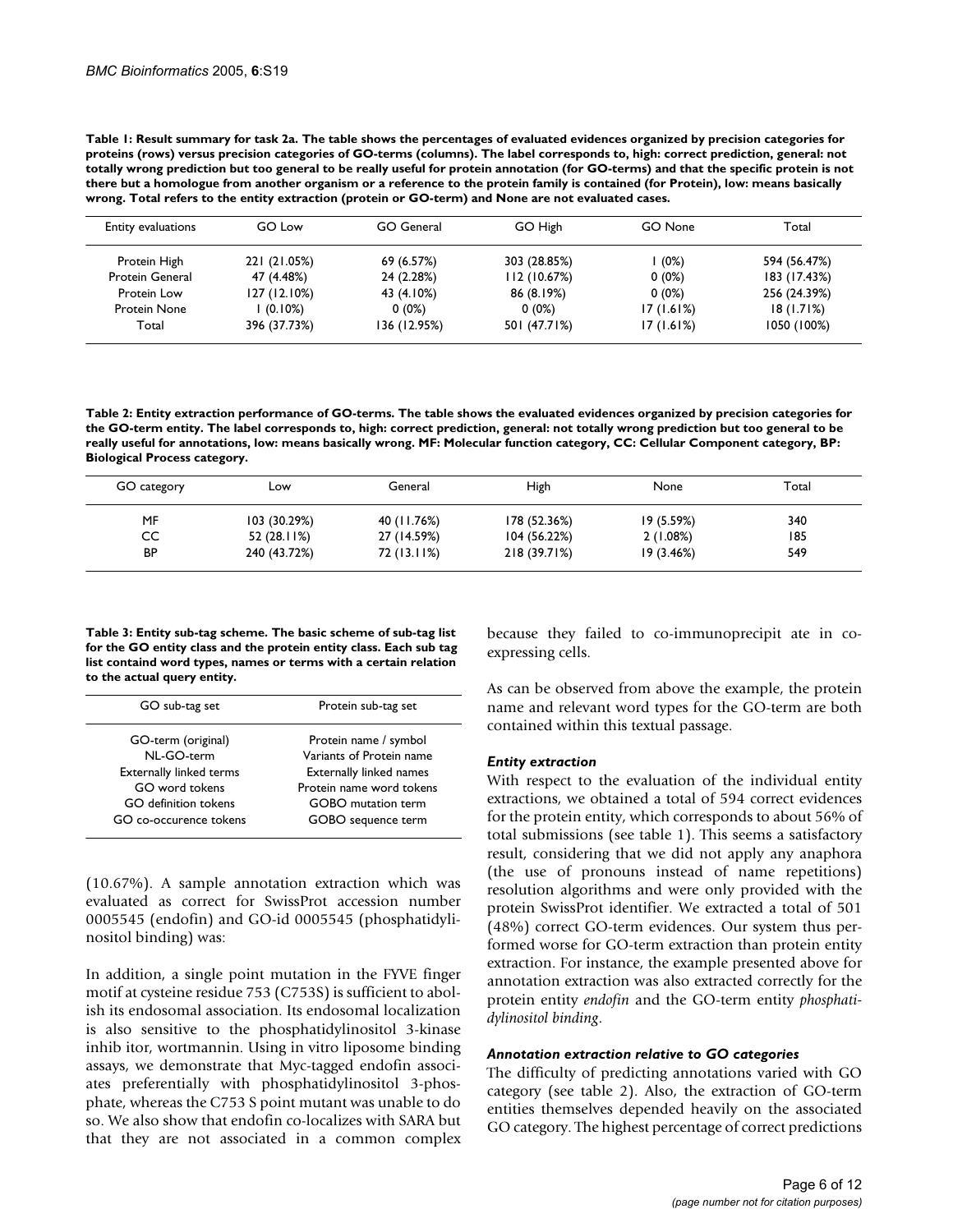

Annotation precision of Go sub-tags

#### **Figure 1**

**Annotation precision of GO sub-tags.** The precision of each sub-tag for the GO-term entity is displayed. GO: all GO categories, MF: Molecular Function category, CC: Cellular Component category, BP: Biological Process category. The sub-tag classes correspond to: 1 original GO-term, 2 natural language variants of the GO-term, 3 externally linked terms and synonyms, 4 GO-term forming words, 5 GO-term definition forming words and 6 are GO-term co-occurring words in PubMed sentences after extended stop word filtering.

of GO-terms came from the category "Cellular Component", followed closely by the "Molecular Function" category. Terms belonging to the "Biological Process" category were the most cumbersome to extract. This concurs with previous attempts to map terms to biomedical articles [27], that have also shown that recall was significantly lower for terms from the Biological Process category. This is explained by the fact that these terms are often expressed colloquially in different ways.

The ranking of correct GO-term extraction and of correct GO annotation extraction displays a shift in the case of the Cellular Component and the Molecular Function groups. The highest number of correct annotations corresponded to the category Molecular Function instead of Cellular Component. As word types forming Cellular Component terms are often used in other contexts (e.g. the word type "*membrane*" as part of experimental method terms like nitrocellulose membrane), the false positive rate increased.

#### **Discussion**

Our results were more convincing for protein entity extraction than for GO-term extractions. This, we suggest, is the result of two principal factors. One is the lexical properties of protein names and symbols considered as proper names, which, often display string features which are easier to detect, such as capital letters and special characters; while GO-terms are adverbial nouns, often lacking such characteristics. This could explain the higher entity extraction achieved for proteins. Another reason could be the limited number of synonyms and natural language variants of proteins when compared to GO-terms. In other words, there are fewer alternatives for expressing a protein entity in free text, while GO-terms can be reformulated in a broad variety of ways, often not even in the form of continuous text segments.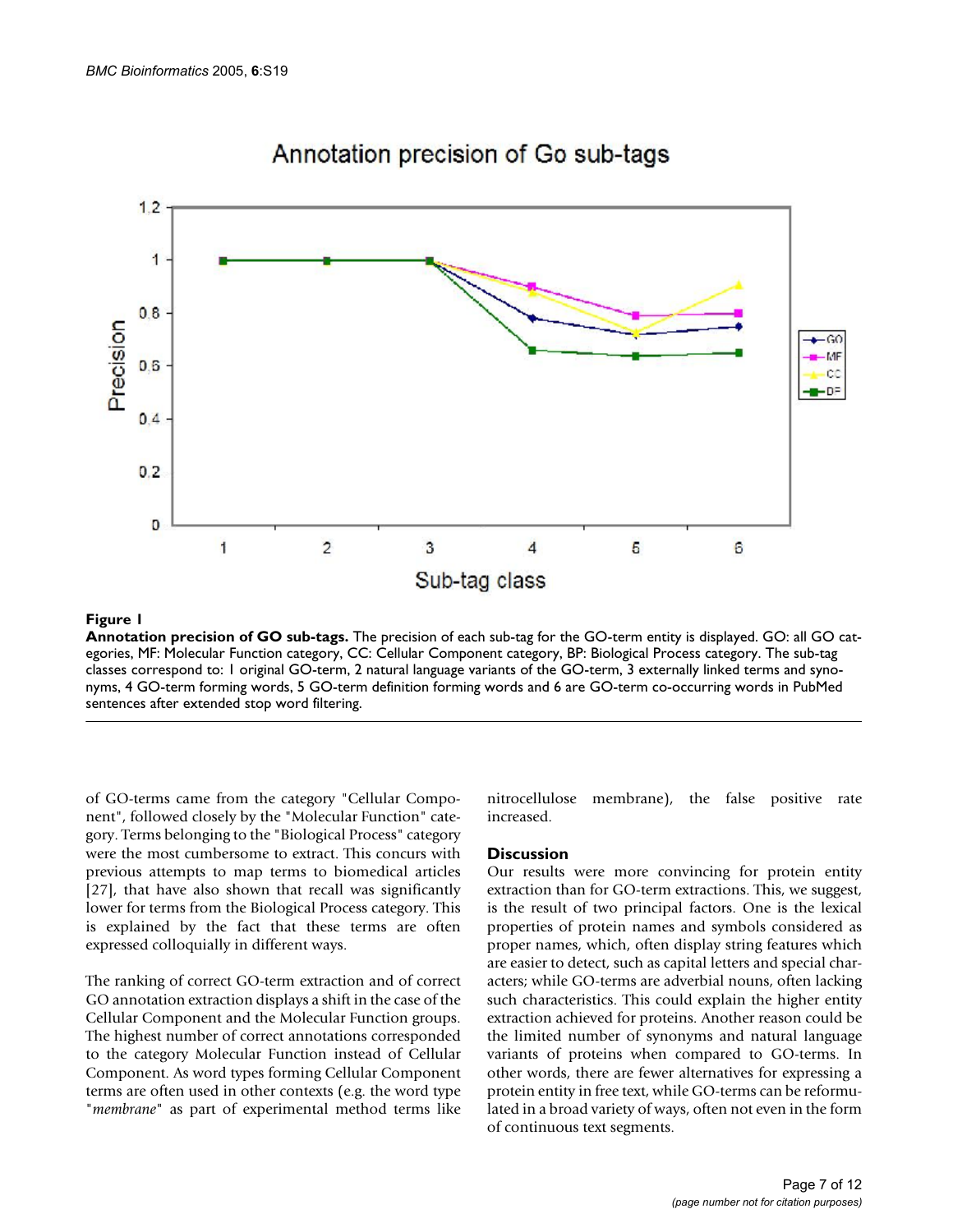

## Precision of average annotation score intervals

### **Figure 2**

**Precision of average annotation score intervals.** The precision of each annotation score interval is presented. Interval 1: > 90001, 2: 70001–80000, 3: 60001–70000, 4: 50001–60000, 5: 40001–50000, 6: 30001–40000, 7: 20001–30000, 8: 10001– 20000, 9: 5001–10000, 10: 0–5000.

Our system is especially useful for the extraction of molecular function annotations for proteins; while in the case of biological process annotations it could still be improved, as the extraction of GO entities from this category is still rather low.

Aside from increasing system speed and offering alternative sliding window sizes, among the potential refinements are the use of different sub-tag scoring schemes. A statistical analysis of the precision of each sub-tag set revealed significant differences in sub-tag precisions depending on GO-category (see figure 1). Thus a distinct score for each sub-tag based on its precision and depending on the corresponding GO category might be useful. For instance, in the case of sub-tag 4 (word types extracted from GO-term definitions), the precision for the category Biological Process is considerably lower than the other two categories.

As the dataset used to derive the sub-tag scores (GOA dataset, see material and methods section) was very noisy, it was diffcult to perform statistically significant analysis using common NLP methods. Among the sources of noise encountered in this dataset were the different annotation conventions depending on the background knowledge of the annotator. Further, major changes in curation conventions over time might have influenced the annotation extraction criteria used for the manual annotations. The most significant problem was the fact that the actual annotations were performed using full length articles. As we only had access to document abstracts, whilst the passage of text relevant for annotation extraction will often be located in other parts of an article (e.g. tables or in the results section), some of the abstracts might even lack the text segments relevant for annotation. Therefore some of the sub-tag weights used did not correlate with their precision.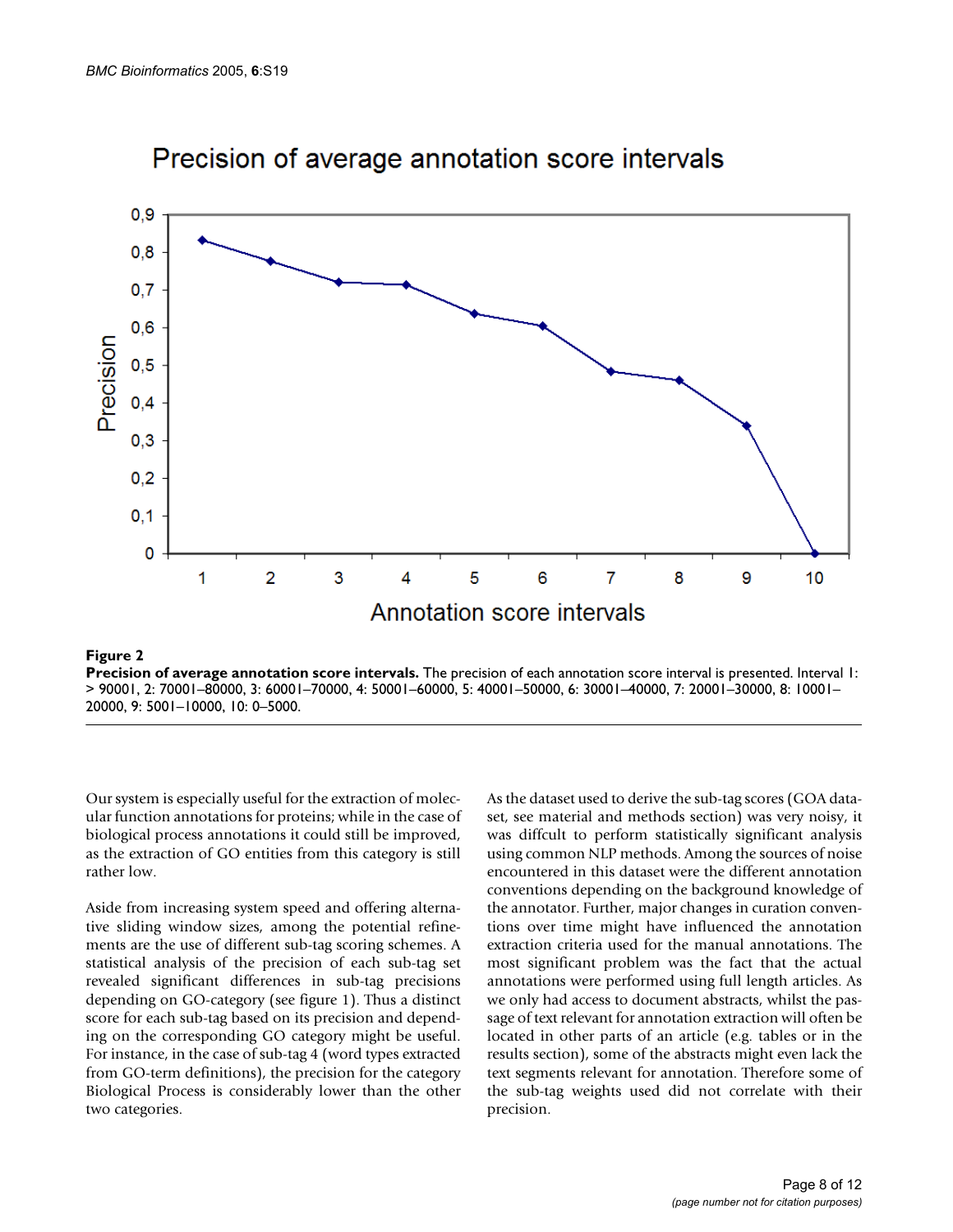

#### Average occurrences of memb **Figure 3** ers of each sub-tag set within GOA abstract sentences

**Average occurrences of members of each sub-tag set within GOA abstract sentences.** A) Protein name sub-tags, 1: original gene name provided by GOA, 2: heuristic typographical variants of the gene name, 3: variants extracted from links to external databases, 4: word types which build up the gene names, 5: word types which build up the external linked gene names, 6 and 7: GOBO sequence ontology and mutation event terms respectively. B) GO-sub-tags, 1: original GO-term, 2: NL-variant of GO-term, 3: word types which build up the GO-term, 4: word types which build up the GO-term definitions. Note that not all the categories are displayed in the bar diagram, co-occurring word types for GO-terms which were extracted from PubMed sentences have an average occurrence in GOA abstract sentences of 11.3337254243.

The annotation score may serve to determine the confidence intervals of the distinct predictions (see figure 2). Thus depending on the obtained annotation score it is possible to estimate the reliability of the automated annotation extraction. Correct predictions correlate with higher annotation scores while bad predictions tend to score significantly lower.

We believe that including contextual sentence patterns could be useful to improve annotation extraction techniques. Those patterns are based on verbs which occur in sentences describing functional aspects of proteins. Some initial steps have been made in this direction in the form of the automatic extraction of sentence patterns [28], but there was no evaluation using curator based annotations. The sliding sentence window method proposed here was able to score text passages based on contextual information about whether they contain relevant information for a given entity. Combining the window scores allows the merging of individual entity extraction into relation (annotation) extraction. The use of annotation scores provided by the sliding window could provide confidence intervals in terms of the precision of predicted annotations. The optimization of the scoring scheme based on detailed statistical analysis of each sub-tag set might be useful to enhance this system. Also flexible windows size and alternative combinations of the entity scores might improve the performance. We believe that, with such improvements, these preliminary steps could lead to a method useful for real world applications. We are also planning to apply this strategy in the context of gene expression array data.

#### **Conclusion**

Our results demonstrate how contextual information could be exploited to extract protein annotations using full text articles through the use of sentence sliding windows. Our approach was validated at the BioCreative evaluation, which allowed additional performance comparison with alternative techniques. This system performed better for individual entity extraction's (GO-term and protein extraction) when compared with annotation extraction's (Protein-GO-term relation extraction).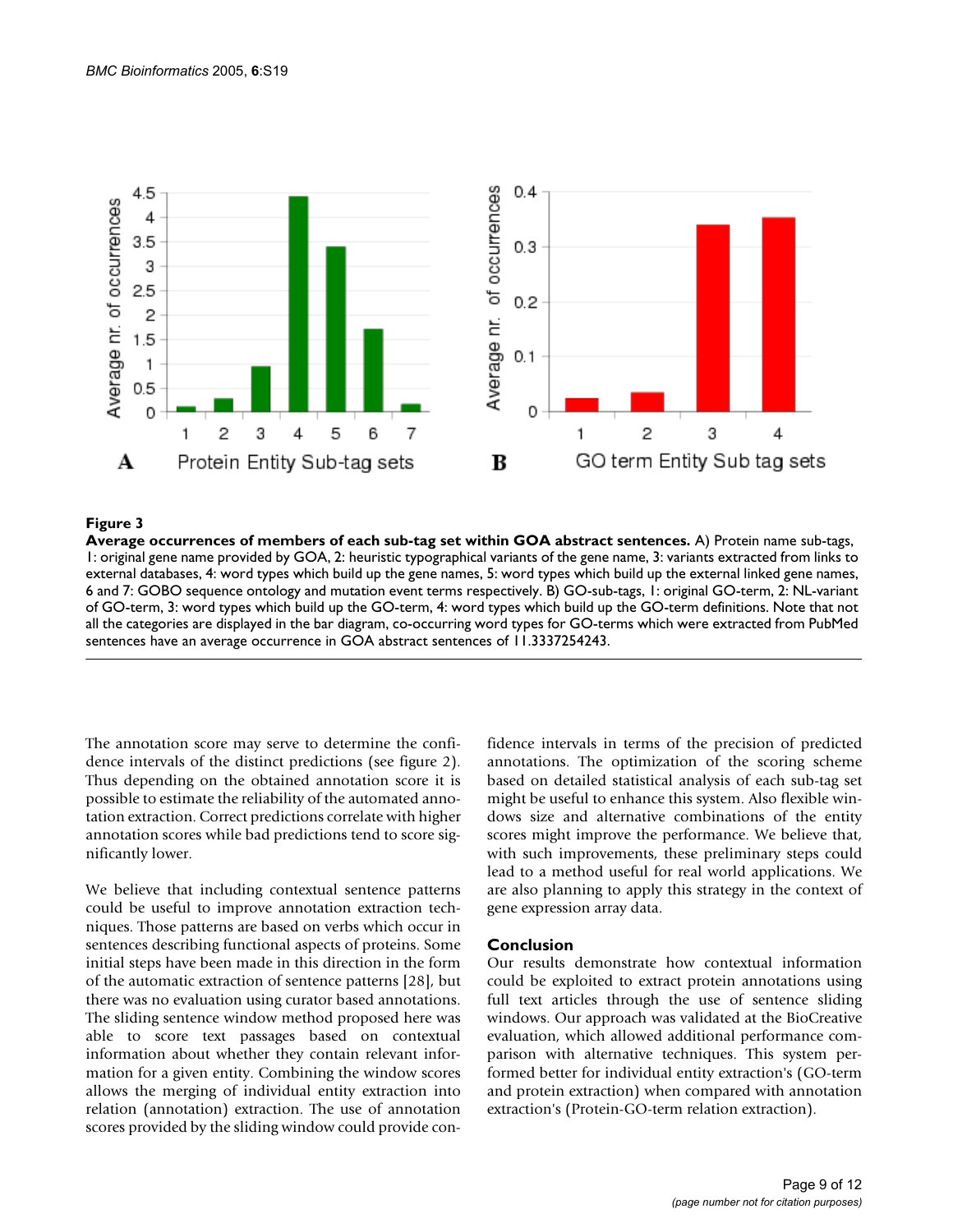<span id="page-9-0"></span>

#### Figure 4

**Scheme illustrating the combination of the distinct entity sentence scores.** A: Trapezoid sentence sliding window generates the average sentence scores for each entity using the sub-tag scores of the matched words (document entity profiles), B: The average sentence scores of each entity are used to generate the combined average annotation score using a second step sliding window (document annotation profile), C: Selection of the highest combined average annotation score, D: Return sentences corresponding to the sentence window with the highest combined average annotation score.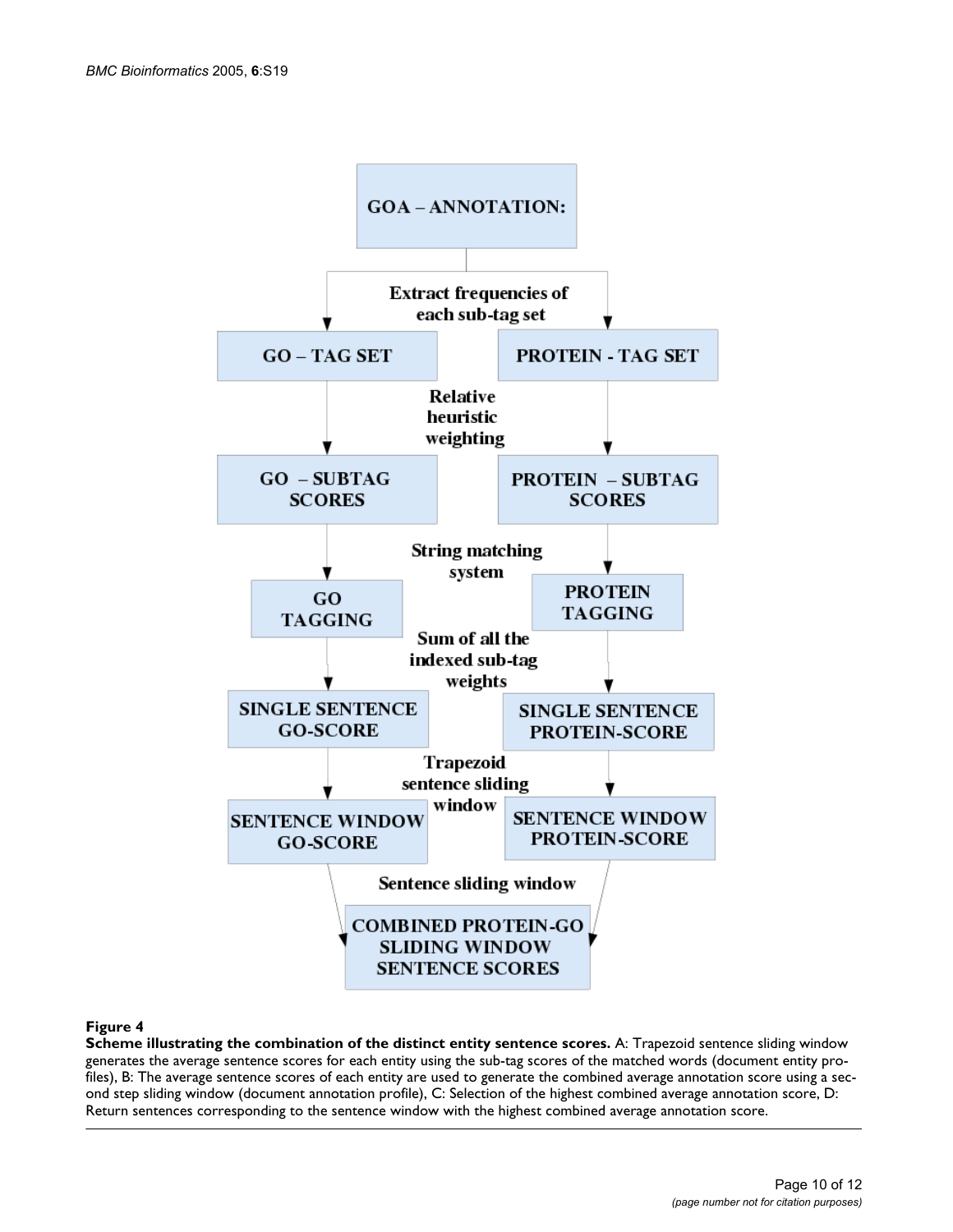<span id="page-10-0"></span>

## Precision vs Total True Positives

#### **Figure 5**

**True positives versus precision.** This figure shows the performance of our system in terms of the total of true positives submitted versus the obtained precision.

This sentence sliding window method is able to score sentence windows of full text articles relative to the given query entities such as proteins and GO terms, as well as annotations based on those entities in cases were a standard training set is missing.

### **Authors' contributions**

MK and MP conceived the initial idea, implemented it and performed the low level processing steps and statistical evaluations and AV supervised and coordinated the project. MK and AV authored the manuscript.

#### **Acknowledgements**

This work was sponsored by DOC, the doctoral scholarship programme of the Austrian Academy of Sciences and the ORIEL (IST-2001-32688) and TEMBLOR (QLRT-2001-00015) projects.

#### **References**

- 1. Wheeler D, Church D, Federhen S, Lash A, Madden T, Pontius J, Schuler G, Schriml L, Sequeira E, Tatusova T, Wagner L: **[Database](http://www.ncbi.nlm.nih.gov/entrez/query.fcgi?cmd=Retrieve&db=PubMed&dopt=Abstract&list_uids=12519941) [resources of the National Center for Biotechnology.](http://www.ncbi.nlm.nih.gov/entrez/query.fcgi?cmd=Retrieve&db=PubMed&dopt=Abstract&list_uids=12519941)** *Nucleic Acids Res* 2003, **31:**28-33.
- 2. Devos D, Valencia A: **[Practical limits of function prediction.](http://www.ncbi.nlm.nih.gov/entrez/query.fcgi?cmd=Retrieve&db=PubMed&dopt=Abstract&list_uids=10944397)** *Proteins* 2000, **41:**98-107.
- 3. Devos D, Valencia A: **[Intrinsic errors in genome annotation.](http://www.ncbi.nlm.nih.gov/entrez/query.fcgi?cmd=Retrieve&db=PubMed&dopt=Abstract&list_uids=11485799)** *Trends Genet* 2001, **17:**429-431.
- 4. Andrade M, Valencia A: **[Automatic extraction of keywords from](http://www.ncbi.nlm.nih.gov/entrez/query.fcgi?cmd=Retrieve&db=PubMed&dopt=Abstract&list_uids=9730925) [scientific text: application to the knowledge domain of pro](http://www.ncbi.nlm.nih.gov/entrez/query.fcgi?cmd=Retrieve&db=PubMed&dopt=Abstract&list_uids=9730925)[tein families.](http://www.ncbi.nlm.nih.gov/entrez/query.fcgi?cmd=Retrieve&db=PubMed&dopt=Abstract&list_uids=9730925)** *Bioinformatics* 1998, **14:**600-607.
- 5. Xie H, Wasserman A, Levine Z, Novik A, Grebinskiy V, Shoshan A: **[Large-scale protein annotation through gene ontology.](http://www.ncbi.nlm.nih.gov/entrez/query.fcgi?cmd=Retrieve&db=PubMed&dopt=Abstract&list_uids=11997345)** *Genome Res* 2002, **12:**785-794.
- 6. Raychaudhuri S, Chang J, Sutphin P, Altman R: **[Associating genes](http://www.ncbi.nlm.nih.gov/entrez/query.fcgi?cmd=Retrieve&db=PubMed&dopt=Abstract&list_uids=11779846) [with gene ontology codes using a maximum entropy analysis](http://www.ncbi.nlm.nih.gov/entrez/query.fcgi?cmd=Retrieve&db=PubMed&dopt=Abstract&list_uids=11779846) [of biomedical literature.](http://www.ncbi.nlm.nih.gov/entrez/query.fcgi?cmd=Retrieve&db=PubMed&dopt=Abstract&list_uids=11779846)** *Genome Res* 2002, **12:**203-214.
- 7. Oliveros J, Blaschke C, Herrero J, Dopazo J, Valencia A: **[Expression](http://www.ncbi.nlm.nih.gov/entrez/query.fcgi?cmd=Retrieve&db=PubMed&dopt=Abstract&list_uids=11700592) [profiles and biological function.](http://www.ncbi.nlm.nih.gov/entrez/query.fcgi?cmd=Retrieve&db=PubMed&dopt=Abstract&list_uids=11700592)** *Genome Inform Ser Workshop Genome Inform* 2000, **11:**106-117.
- 8. Raychaudhuri S, Altman R: **[A literature-based method for](http://www.ncbi.nlm.nih.gov/entrez/query.fcgi?cmd=Retrieve&db=PubMed&dopt=Abstract&list_uids=12584126) [assessing the functional coherence of a gene group.](http://www.ncbi.nlm.nih.gov/entrez/query.fcgi?cmd=Retrieve&db=PubMed&dopt=Abstract&list_uids=12584126)** *Bioinformatics* 2003, **19:**396-401.